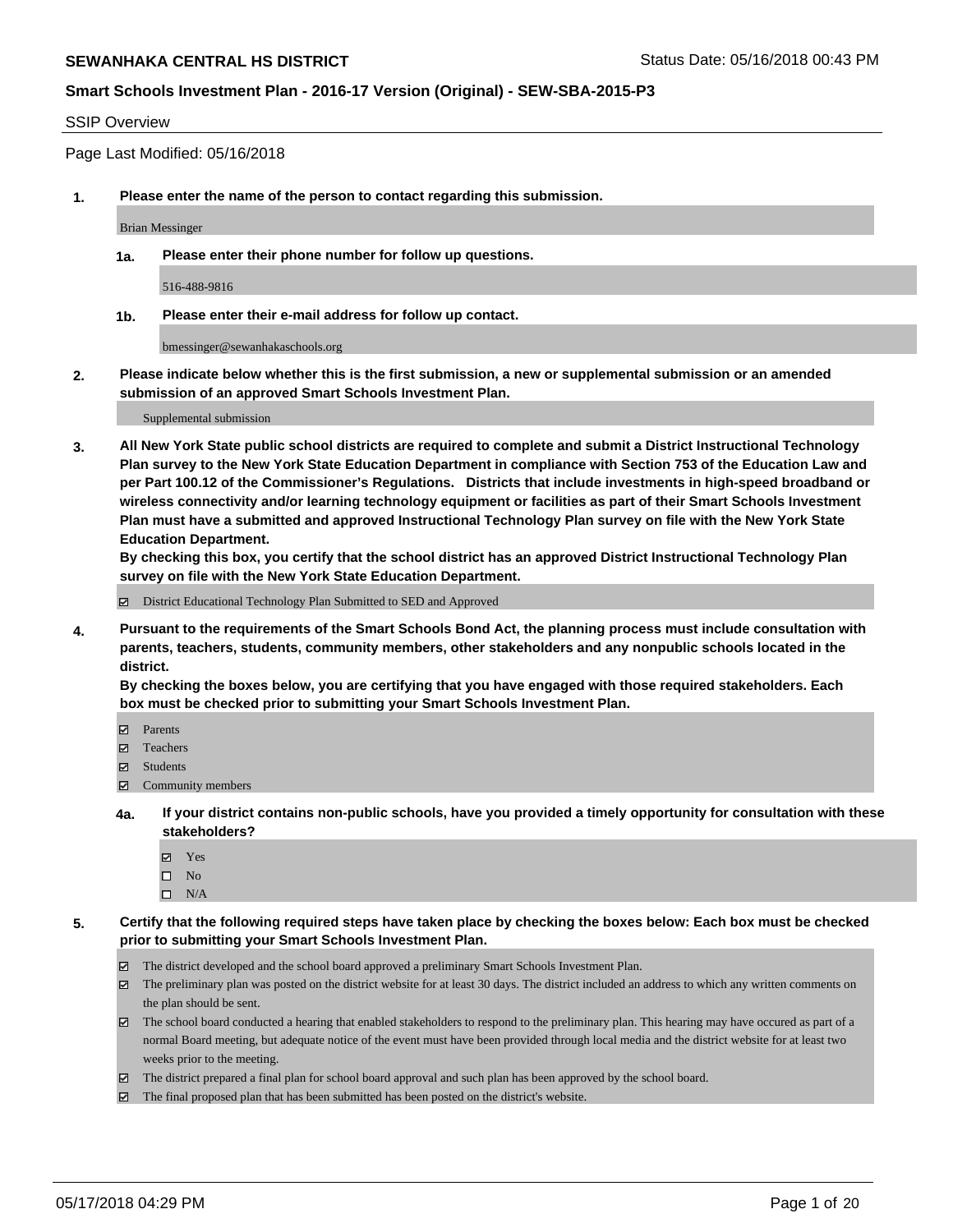## **Smart Schools Investment Plan - 2016-17 Version (Original) - SEW-SBA-2015-P3**

SSIP Overview

Page Last Modified: 05/16/2018

**5a. Please upload the proposed Smart Schools Investment Plan (SSIP) that was posted on the district's website, along with any supporting materials. Note that this should be different than your recently submitted Educational Technology Survey. The Final SSIP, as approved by the School Board, should also be posted on the website and remain there during the course of the projects contained therein.**

SSBA Quote 1 2018.pdf SSBA Quote 2 2018.pdf Smart Bond Initial Plan.pdf

**5b. Enter the webpage address where the final Smart Schools Investment Plan is posted. The Plan should remain posted for the life of the included projects.**

https://www.sewanhakaschools.org/Page/22673

**6. Please enter an estimate of the total number of students and staff that will benefit from this Smart Schools Investment Plan based on the cumulative projects submitted to date.**

9,200

**7. An LEA/School District may partner with one or more other LEA/School Districts to form a consortium to pool Smart Schools Bond Act funds for a project that meets all other Smart School Bond Act requirements. Each school district participating in the consortium will need to file an approved Smart Schools Investment Plan for the project and submit a signed Memorandum of Understanding that sets forth the details of the consortium including the roles of each respective district.**

 $\Box$  The district plans to participate in a consortium to partner with other school district(s) to implement a Smart Schools project.

**8. Please enter the name and 6-digit SED Code for each LEA/School District participating in the Consortium.**

| <b>Partner LEA/District</b> | ISED BEDS Code |
|-----------------------------|----------------|
| (No Response)               | (No Response)  |

**9. Please upload a signed Memorandum of Understanding with all of the participating Consortium partners.**

(No Response)

**10. Your district's Smart Schools Bond Act Allocation is:**

\$3,190,268

**11.** Enter the budget sub-allocations by category that you are submitting for approval at this time. If you are not budgeting SSBA funds for a category, please enter 0 (zero.) If the value entered is \$0, you will not be required to complete that survey question.

|                                              | Sub-<br>Allocations |
|----------------------------------------------|---------------------|
| <b>School Connectivity</b>                   | 0                   |
| <b>Connectivity Projects for Communities</b> |                     |
| Classroom Technology                         | 793,784             |
| Pre-Kindergarten Classrooms                  | 0                   |
| Replace Transportable Classrooms             |                     |
| <b>High-Tech Security Features</b>           | O                   |
| Totals:                                      | 793,784             |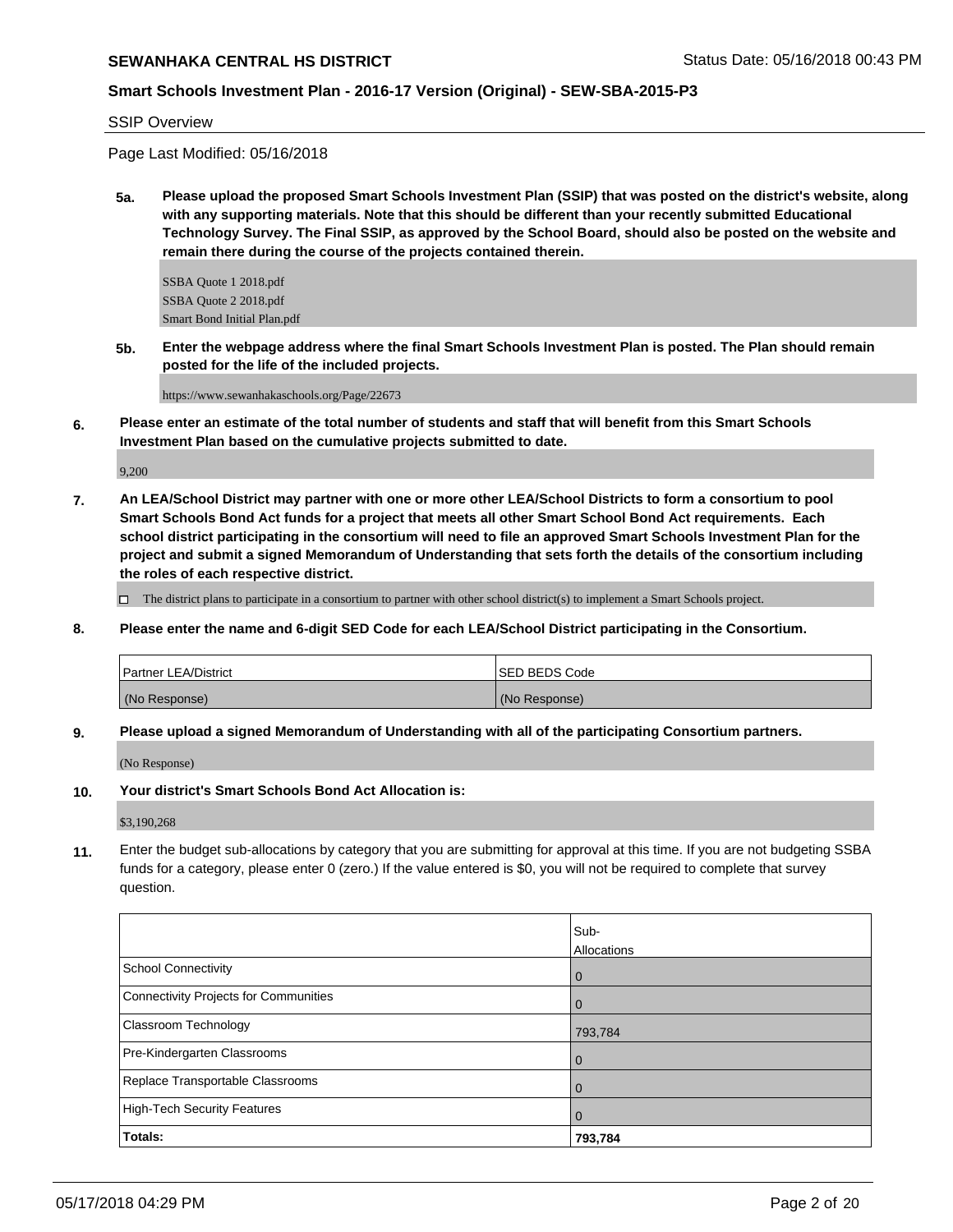#### School Connectivity

Page Last Modified: 01/31/2018

- **1. In order for students and faculty to receive the maximum benefit from the technology made available under the Smart Schools Bond Act, their school buildings must possess sufficient connectivity infrastructure to ensure that devices can be used during the school day. Smart Schools Investment Plans must demonstrate that:**
	- **• sufficient infrastructure that meets the Federal Communications Commission's 100 Mbps per 1,000 students standard currently exists in the buildings where new devices will be deployed, or**
	- **• is a planned use of a portion of Smart Schools Bond Act funds, or**
	- **• is under development through another funding source.**

**Smart Schools Bond Act funds used for technology infrastructure or classroom technology investments must increase the number of school buildings that meet or exceed the minimum speed standard of 100 Mbps per 1,000 students and staff within 12 months. This standard may be met on either a contracted 24/7 firm service or a "burstable" capability. If the standard is met under the burstable criteria, it must be:**

**1. Specifically codified in a service contract with a provider, and**

**2. Guaranteed to be available to all students and devices as needed, particularly during periods of high demand, such as computer-based testing (CBT) periods.**

**Please describe how your district already meets or is planning to meet this standard within 12 months of plan submission.**

(No Response)

- **1a. If a district believes that it will be impossible to meet this standard within 12 months, it may apply for a waiver of this requirement, as described on the Smart Schools website. The waiver must be filed and approved by SED prior to submitting this survey.**
	- By checking this box, you are certifying that the school district has an approved waiver of this requirement on file with the New York State Education Department.
- **2.** Connectivity Speed Calculator **(Required)**

|                         | Number of<br><b>Students</b> | Multiply by<br>100 Kbps | Divide by 1000 Current Speed<br>to Convert to<br>Required<br>l Speed in Mb | lin Mb           | Expected<br>Speed to be<br>Attained Within Required<br>12 Months | <b>Expected Date</b><br><b>When</b><br>Speed Will be<br>l Met |
|-------------------------|------------------------------|-------------------------|----------------------------------------------------------------------------|------------------|------------------------------------------------------------------|---------------------------------------------------------------|
| <b>Calculated Speed</b> | (No<br>Response)             | (No Response)           | (No<br>Response)                                                           | (No<br>Response) | (No<br>Response)                                                 | l (No<br>Response)                                            |

**3. Describe how you intend to use Smart Schools Bond Act funds for high-speed broadband and/or wireless connectivity projects in school buildings.**

(No Response)

**4. Describe the linkage between the district's District Instructional Technology Plan and the proposed projects. (There should be a link between your response to this question and your response to Question 1 in Part E. Curriculum and Instruction "What are the district's plans to use digital connectivity and technology to improve teaching and learning?)**

(No Response)

**5. If the district wishes to have students and staff access the Internet from wireless devices within the school building, or in close proximity to it, it must first ensure that it has a robust Wi-Fi network in place that has sufficient bandwidth to meet user demand.**

**Please describe how you have quantified this demand and how you plan to meet this demand.**

(No Response)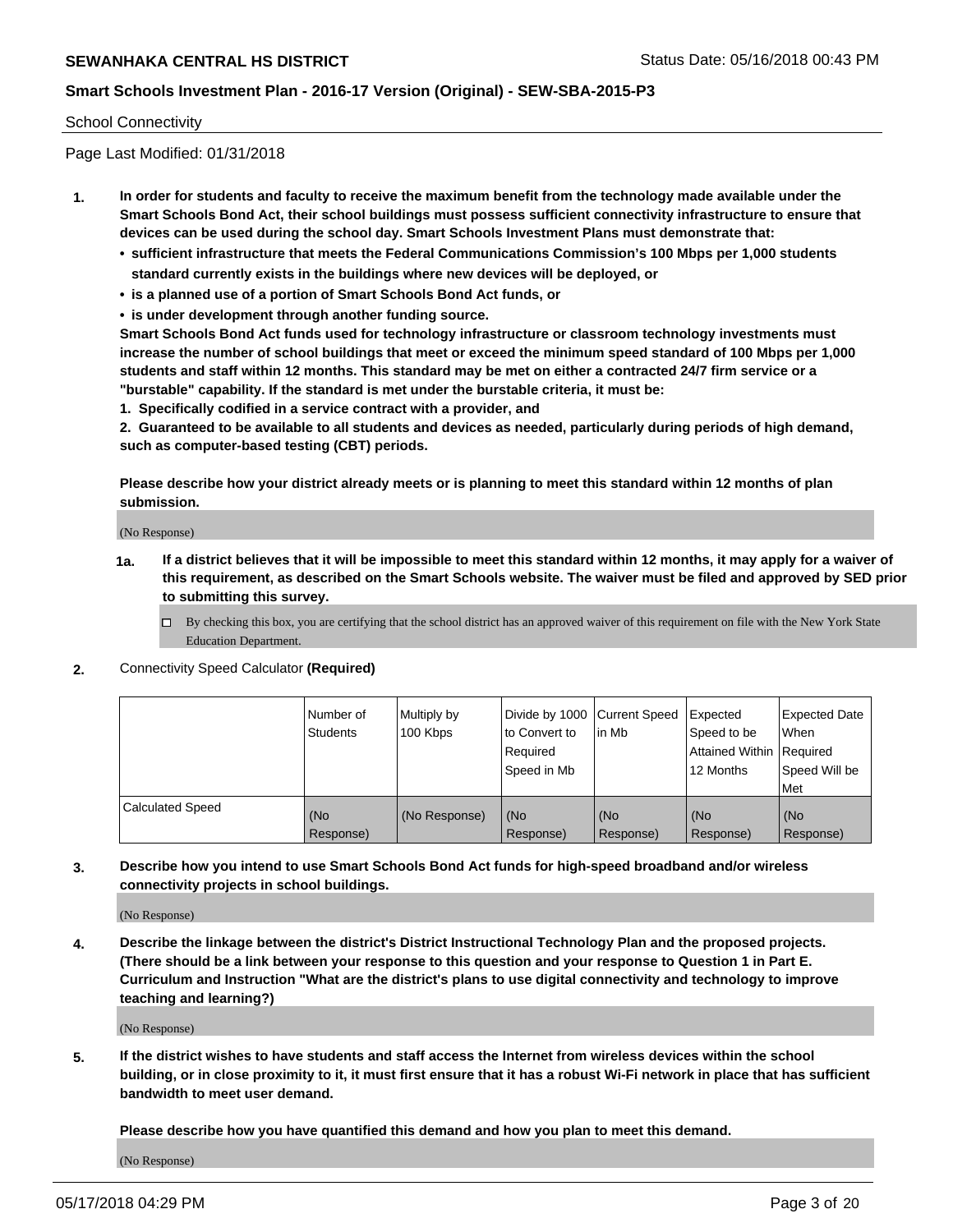# **Smart Schools Investment Plan - 2016-17 Version (Original) - SEW-SBA-2015-P3**

#### School Connectivity

Page Last Modified: 01/31/2018

**6. As indicated on Page 5 of the guidance, the Office of Facilities Planning will have to conduct a preliminary review of all capital projects, including connectivity projects.**

**Please indicate on a separate row each project number given to you by the Office of Facilities Planning.**

| Project Number |  |
|----------------|--|
| (No Response)  |  |

**7. Certain high-tech security and connectivity infrastructure projects may be eligible for an expedited review process as determined by the Office of Facilities Planning.**

#### **Was your project deemed eligible for streamlined review?**

(No Response)

#### **8. Include the name and license number of the architect or engineer of record.**

| Name          | License Number |
|---------------|----------------|
| (No Response) | (No Response)  |

**9.** If you are submitting an allocation for **School Connectivity** complete this table.

**Note that the calculated Total at the bottom of the table must equal the Total allocation for this category that you entered in the SSIP Overview overall budget.** 

|                                            | Sub-          |
|--------------------------------------------|---------------|
|                                            | Allocation    |
| Network/Access Costs                       | (No Response) |
| <b>Outside Plant Costs</b>                 | (No Response) |
| School Internal Connections and Components | (No Response) |
| Professional Services                      | (No Response) |
| Testing                                    | (No Response) |
| <b>Other Upfront Costs</b>                 | (No Response) |
| <b>Other Costs</b>                         | (No Response) |
| Totals:                                    | 0             |

**10. Please detail the type, quantity, per unit cost and total cost of the eligible items under each sub-category. This is especially important for any expenditures listed under the "Other" category. All expenditures must be eligible for tax-exempt financing to be reimbursed through the SSBA. Sufficient detail must be provided so that we can verify this is the case. If you have any questions, please contact us directly through smartschools@nysed.gov. NOTE: Wireless Access Points should be included in this category, not under Classroom Educational Technology, except those that will be loaned/purchased for nonpublic schools.**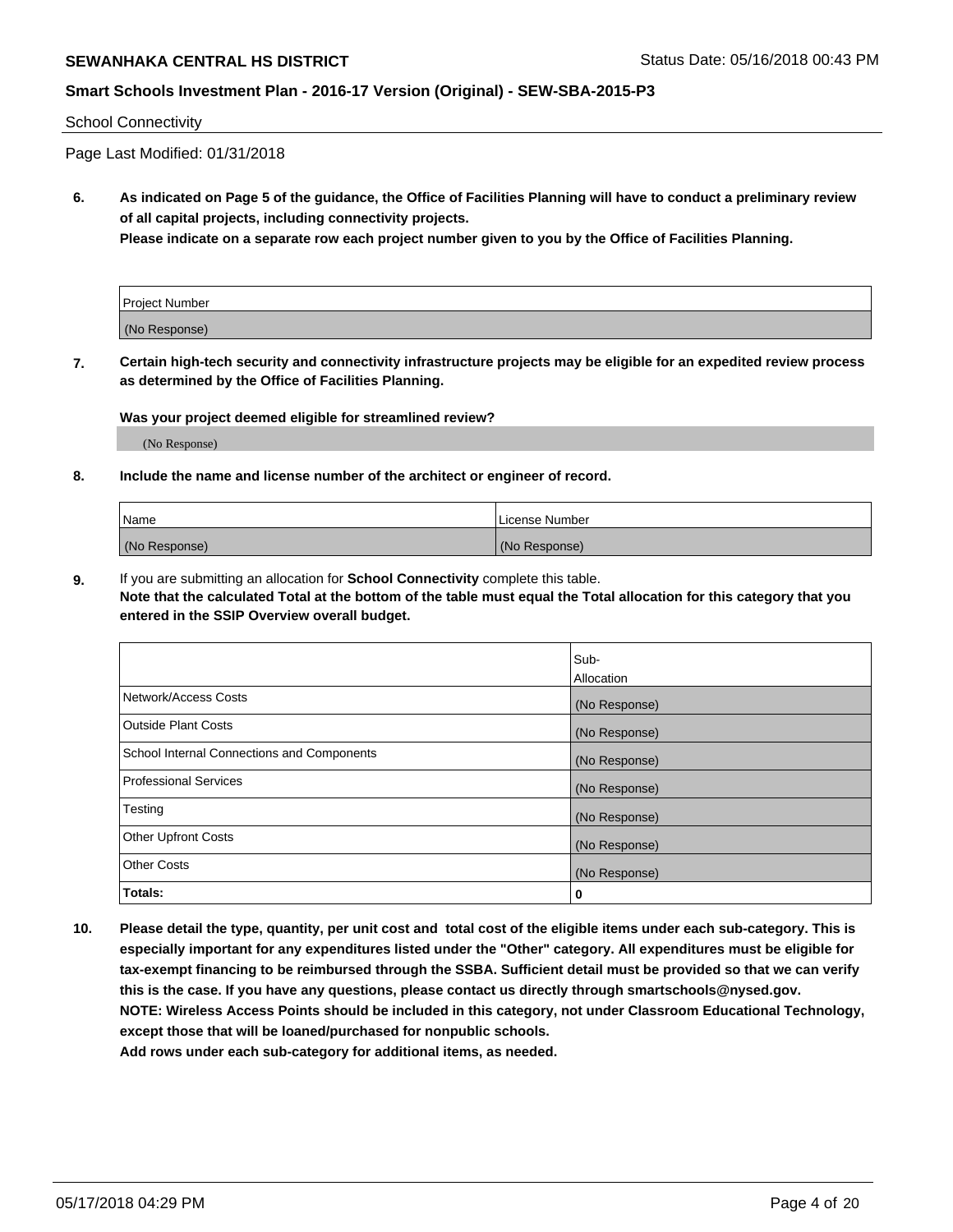School Connectivity

Page Last Modified: 01/31/2018

| Select the allowable expenditure | Item to be purchased | Quantity      | Cost per Item | <b>Total Cost</b> |
|----------------------------------|----------------------|---------------|---------------|-------------------|
| type.                            |                      |               |               |                   |
| Repeat to add another item under |                      |               |               |                   |
| each type.                       |                      |               |               |                   |
| (No Response)                    | (No Response)        | (No Response) | (No Response) | (No Response)     |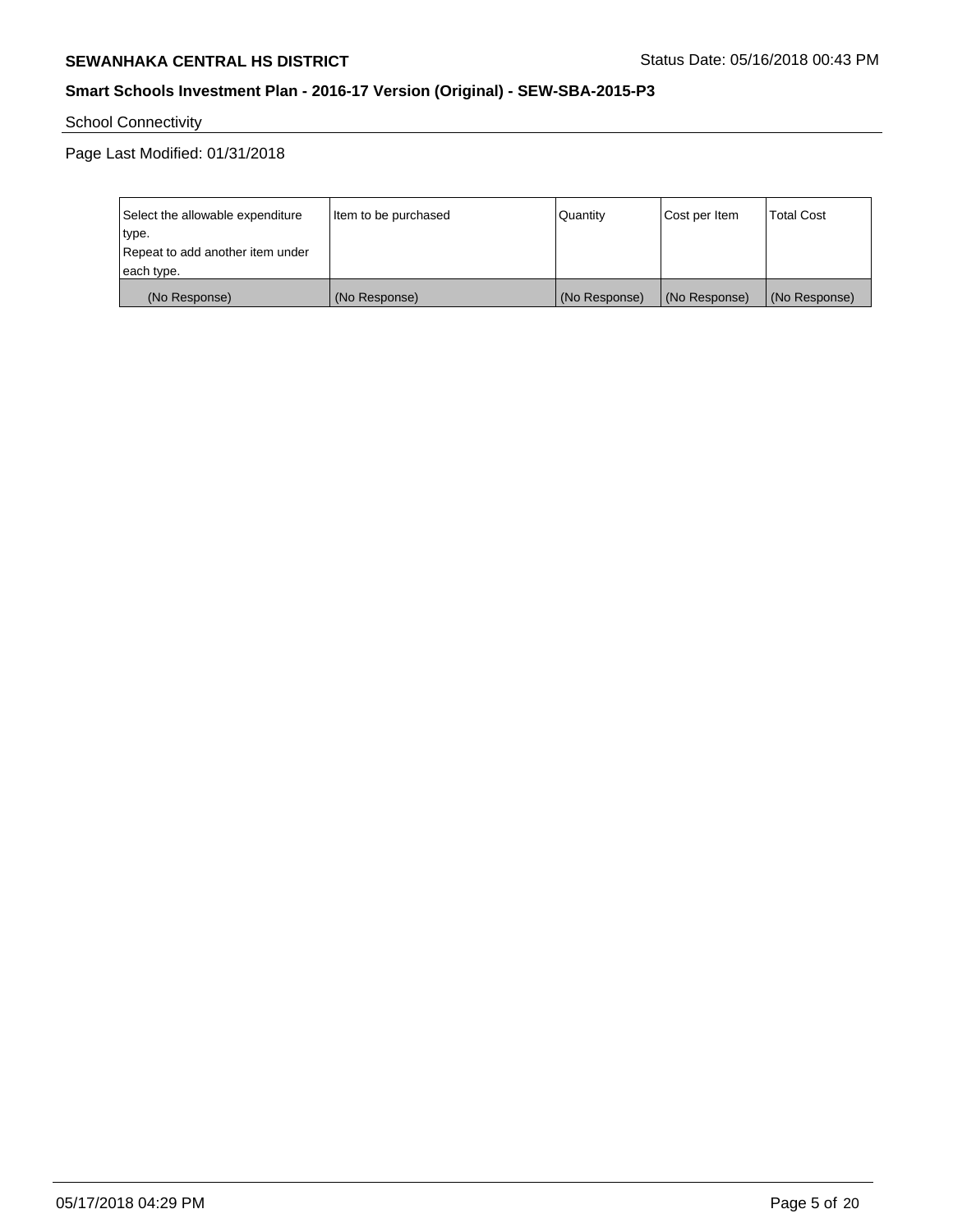Community Connectivity (Broadband and Wireless)

Page Last Modified: 02/01/2018

**1. Describe how you intend to use Smart Schools Bond Act funds for high-speed broadband and/or wireless connectivity projects in the community.**

(No Response)

**2. Please describe how the proposed project(s) will promote student achievement and increase student and/or staff access to the Internet in a manner that enhances student learning and/or instruction outside of the school day and/or school building.**

(No Response)

**3. Community connectivity projects must comply with all the necessary local building codes and regulations (building and related permits are not required prior to plan submission).**

 $\Box$  I certify that we will comply with all the necessary local building codes and regulations.

**4. Please describe the physical location of the proposed investment.**

(No Response)

**5. Please provide the initial list of partners participating in the Community Connectivity Broadband Project, along with their Federal Tax Identification (Employer Identification) number.**

| <b>Project Partners</b> | Federal ID#   |
|-------------------------|---------------|
| (No Response)           | (No Response) |

**6.** If you are submitting an allocation for **Community Connectivity**, complete this table. **Note that the calculated Total at the bottom of the table must equal the Total allocation for this category that you entered in the SSIP Overview overall budget.**

|                                    | Sub-Allocation |
|------------------------------------|----------------|
| Network/Access Costs               | (No Response)  |
| Outside Plant Costs                | (No Response)  |
| <b>Tower Costs</b>                 | (No Response)  |
| <b>Customer Premises Equipment</b> | (No Response)  |
| <b>Professional Services</b>       | (No Response)  |
| Testing                            | (No Response)  |
| <b>Other Upfront Costs</b>         | (No Response)  |
| <b>Other Costs</b>                 | (No Response)  |
| Totals:                            | 0              |

**7. Please detail the type, quantity, per unit cost and total cost of the eligible items under each sub-category. This is especially important for any expenditures listed under the "Other" category. All expenditures must be capital-bond eligible to be reimbursed through the SSBA. If you have any questions, please contact us directly through smartschools@nysed.gov.**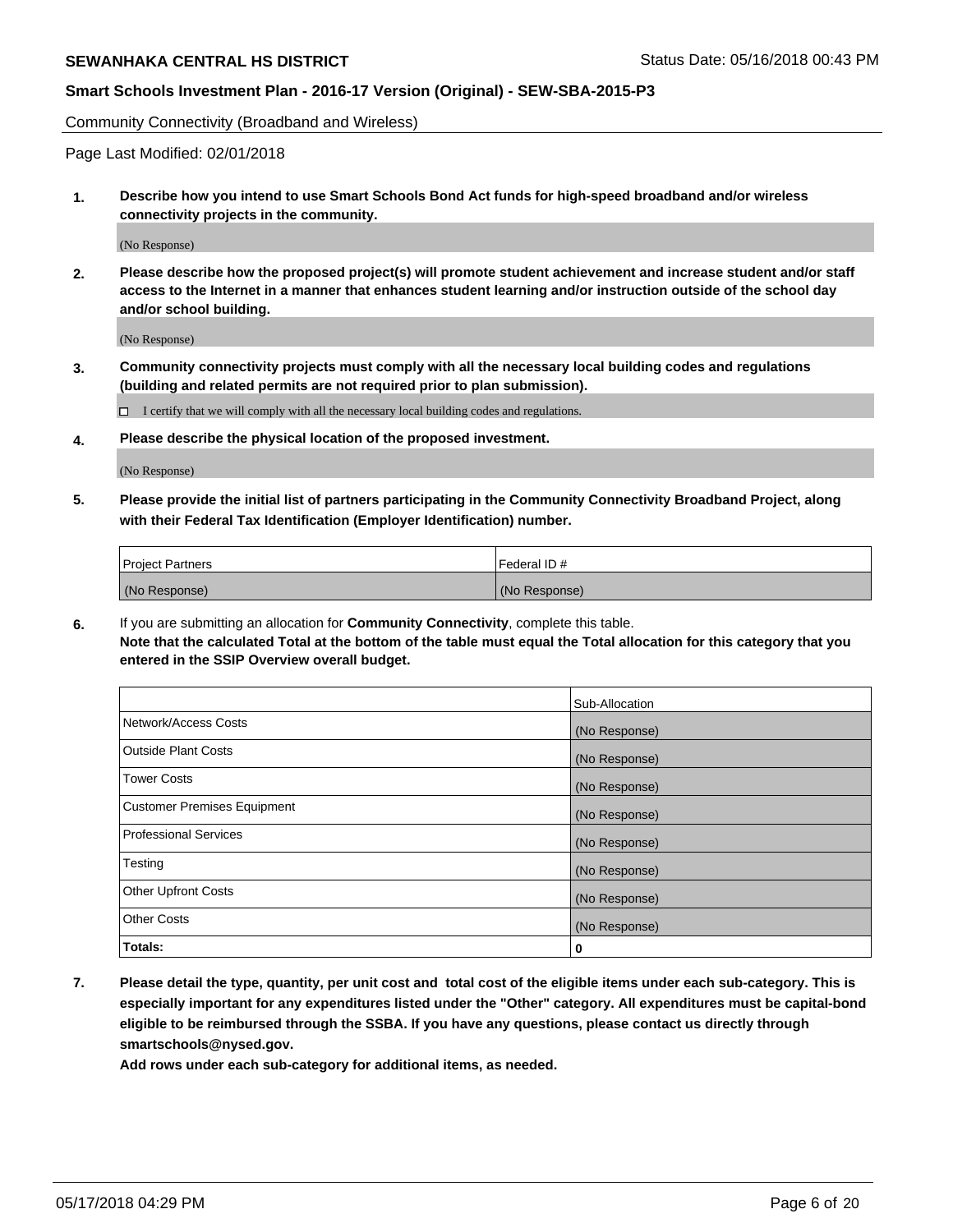Community Connectivity (Broadband and Wireless)

Page Last Modified: 02/01/2018

| Select the allowable expenditure | Item to be purchased | Quantity      | Cost per Item | <b>Total Cost</b> |
|----------------------------------|----------------------|---------------|---------------|-------------------|
| type.                            |                      |               |               |                   |
| Repeat to add another item under |                      |               |               |                   |
| each type.                       |                      |               |               |                   |
| (No Response)                    | (No Response)        | (No Response) | (No Response) | (No Response)     |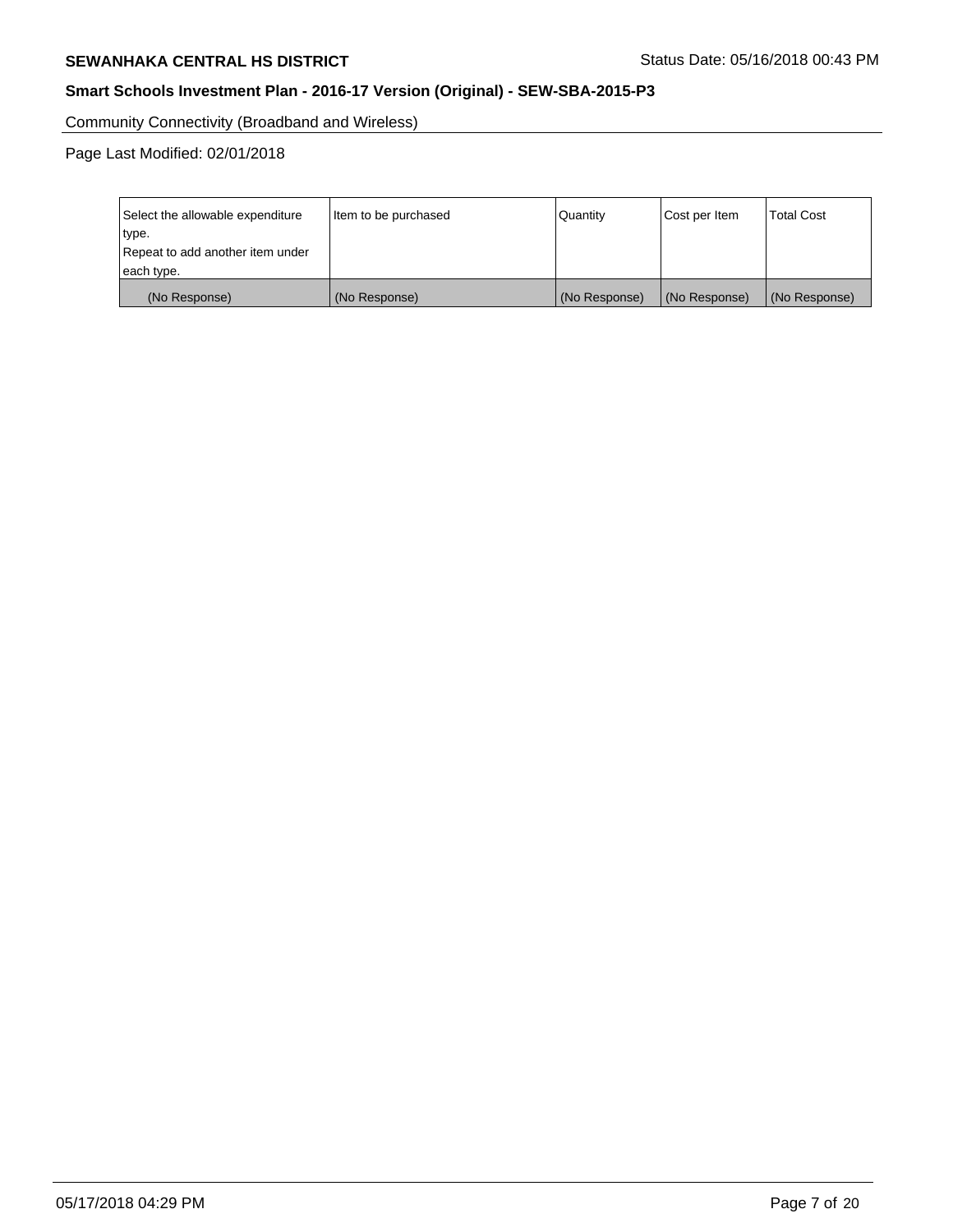### Classroom Learning Technology

Page Last Modified: 05/16/2018

**1. In order for students and faculty to receive the maximum benefit from the technology made available under the Smart Schools Bond Act, their school buildings must possess sufficient connectivity infrastructure to ensure that devices can be used during the school day. Smart Schools Investment Plans must demonstrate that sufficient infrastructure that meets the Federal Communications Commission's 100 Mbps per 1,000 students standard currently exists in the buildings where new devices will be deployed, or is a planned use of a portion of Smart Schools Bond Act funds, or is under development through another funding source.**

**Smart Schools Bond Act funds used for technology infrastructure or classroom technology investments must increase the number of school buildings that meet or exceed the minimum speed standard of 100 Mbps per 1,000 students and staff within 12 months. This standard may be met on either a contracted 24/7 firm service or a "burstable" capability. If the standard is met under the burstable criteria, it must be:**

**1. Specifically codified in a service contract with a provider, and**

**2. Guaranteed to be available to all students and devices as needed, particularly during periods of high demand, such as computer-based testing (CBT) periods.**

**Please describe how your district already meets or is planning to meet this standard within 12 months of plan submission.**

The District currently has sufficient infrastructure that meets the Federal Communication Commission's 100 Mbps per 1,000 students standard in the buildings, where new devices will be deployed. Current total bandwidth totals 2 Gbps of internet service, through two separate service providers. This meets the minimum standards and also provides redundancy throughout our campus.

- **1a. If a district believes that it will be impossible to meet this standard within 12 months, it may apply for a waiver of this requirement, as described on the Smart Schools website. The waiver must be filed and approved by SED prior to submitting this survey.**
	- By checking this box, you are certifying that the school district has an approved waiver of this requirement on file with the New York State Education Department.
- **2.** Connectivity Speed Calculator **(Required)**

|                         | Number of<br><b>Students</b> | Multiply by<br>100 Kbps | Divide by 1000 Current Speed<br>to Convert to<br>Reauired<br>Speed in Mb | lin Mb | Expected<br>Speed to be<br>Attained Within   Required<br>12 Months | <b>Expected Date</b><br>When<br>Speed Will be<br>l Met |
|-------------------------|------------------------------|-------------------------|--------------------------------------------------------------------------|--------|--------------------------------------------------------------------|--------------------------------------------------------|
| <b>Calculated Speed</b> | 8,500                        | 850,000                 | 850                                                                      | 2000   | 3000                                                               | <b>Currently Met</b>                                   |

**3. If the district wishes to have students and staff access the Internet from wireless devices within the school building, or in close proximity to it, it must first ensure that it has a robust Wi-Fi network in place that has sufficient bandwidth to meet user demand.**

**Please describe how you have quantified this demand and how you plan to meet this demand.**

Over the summer of 2016, the district installed a comprehensive WiFi infrastructure to support over 10,000 devices. This includes the placement of over 350 antennas throughout our campus.

**4. All New York State public school districts are required to complete and submit an Instructional Technology Plan survey to the New York State Education Department in compliance with Section 753 of the Education Law and per Part 100.12 of the Commissioner's Regulations.**

**Districts that include educational technology purchases as part of their Smart Schools Investment Plan must have a submitted and approved Instructional Technology Plan survey on file with the New York State Education Department.**

By checking this box, you are certifying that the school district has an approved Instructional Technology Plan survey on file with the New York State Education Department.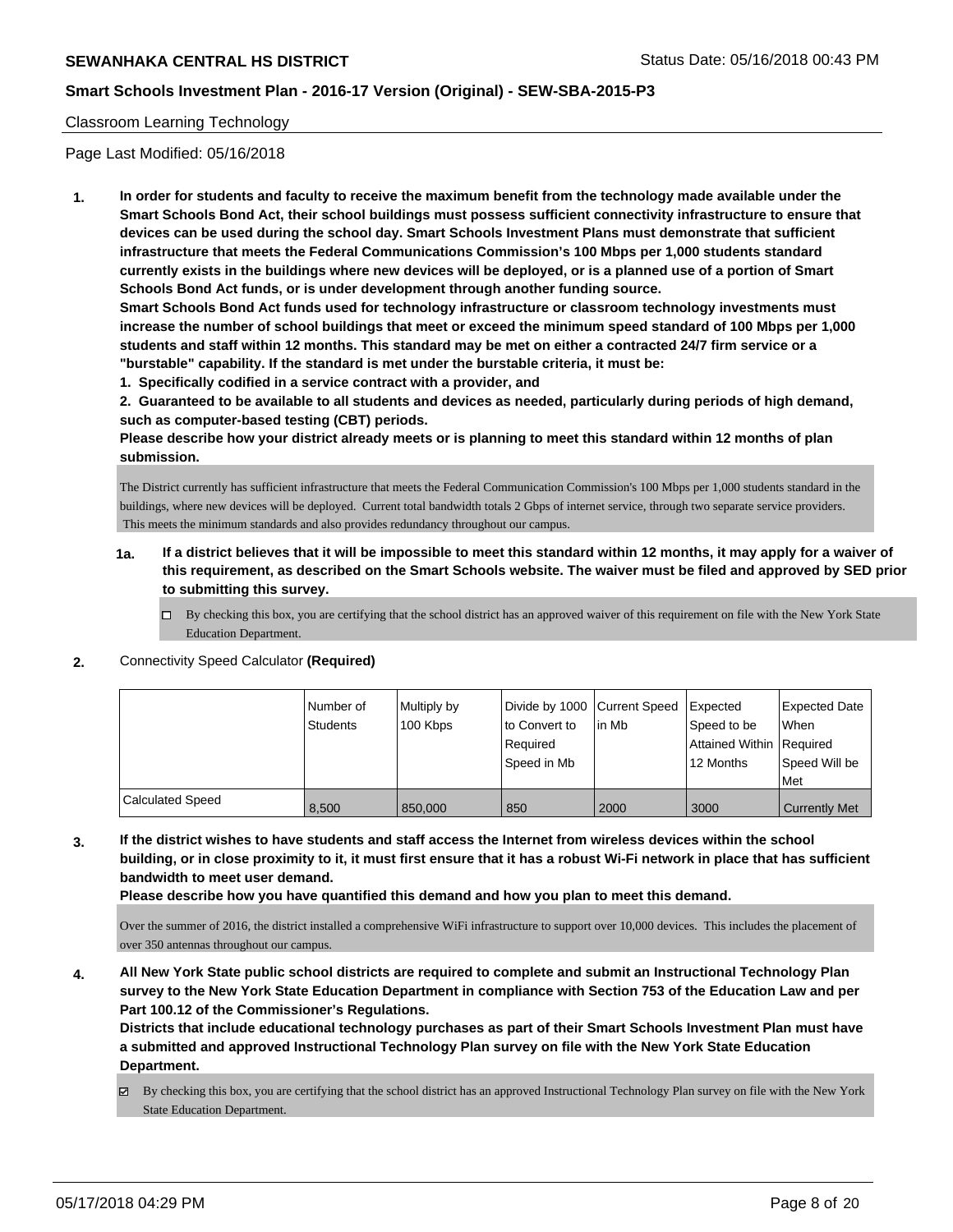# **SEWANHAKA CENTRAL HS DISTRICT** SERVICE STATUS Status Date: 05/16/2018 00:43 PM

# **Smart Schools Investment Plan - 2016-17 Version (Original) - SEW-SBA-2015-P3**

### Classroom Learning Technology

Page Last Modified: 05/16/2018

**5. Describe the devices you intend to purchase and their compatibility with existing or planned platforms or systems. Specifically address the adequacy of each facility's electrical, HVAC and other infrastructure necessary to install and support the operation of the planned technology.**

The District plans on purchasing the next phase of Apple iPad devices (2018 version) for our incoming 7th grade students for the 2018-2019 school year. MacBook Pro devices are being purchased for both enhanced productivity and classroom instruction. Classrooms have already been tooled to support these technologies with the appropriate outlets and charging stations. Over the summer of 2016, the district installed a comprehensive WiFi infrastructure to support over 10,000 devices. This includes the placement of over 350 antenna throughout our campus.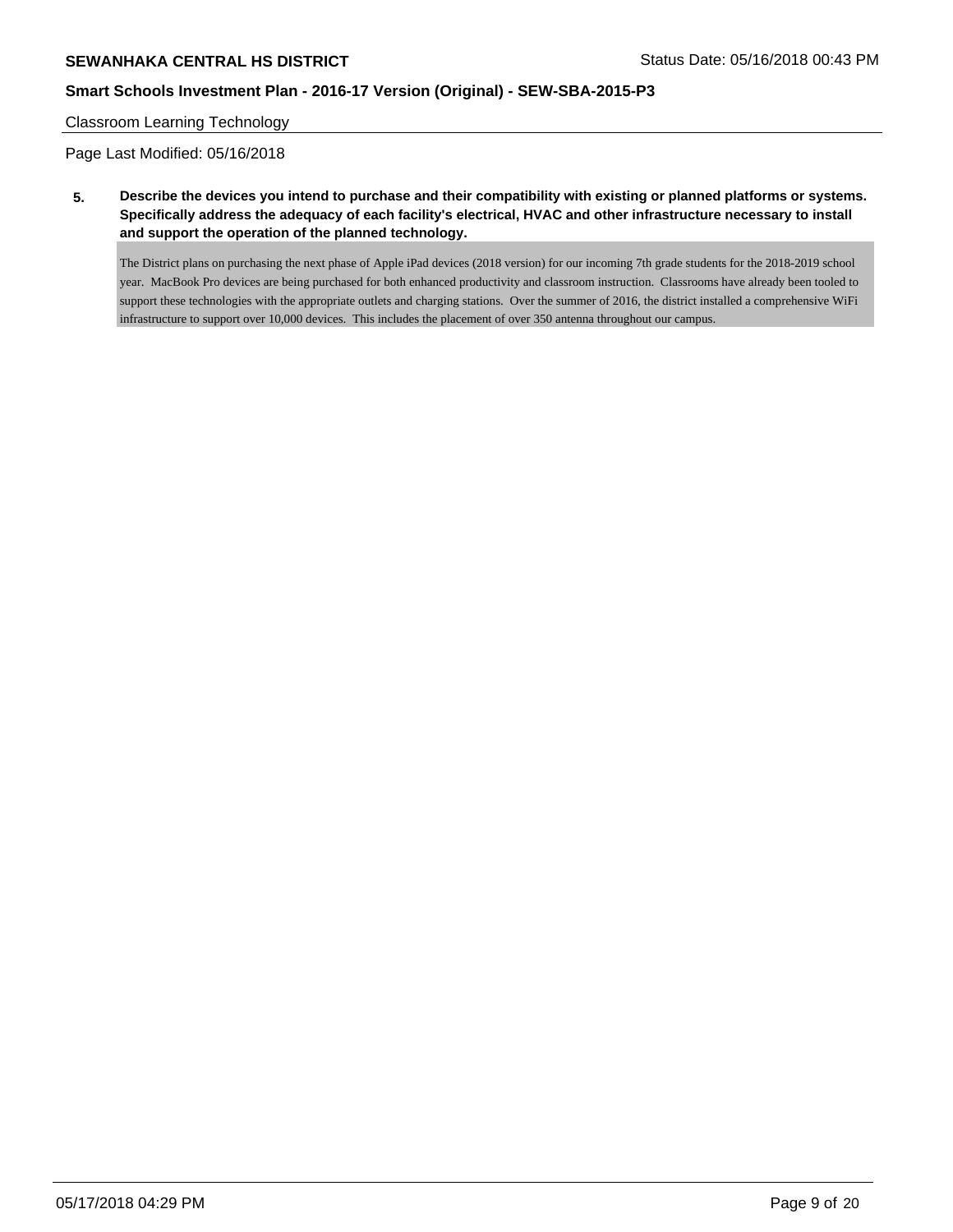#### Classroom Learning Technology

Page Last Modified: 05/16/2018

- **6. Describe how the proposed technology purchases will:**
	- **> enhance differentiated instruction;**
	- **> expand student learning inside and outside the classroom;**
	- **> benefit students with disabilities and English language learners; and**
	- **> contribute to the reduction of other learning gaps that have been identified within the district.**

**The expectation is that districts will place a priority on addressing the needs of students who struggle to succeed in a rigorous curriculum. Responses in this section should specifically address this concern and align with the district's Instructional Technology Plan (in particular Question 2 of E. Curriculum and Instruction: "Does the district's instructional technology plan address the needs of students with disabilities to ensure equitable access to instruction, materials and assessments?" and Question 3 of the same section: "Does the district's instructional technology plan address the provision of assistive technology specifically for students with disabilities to ensure access to and participation in the general curriculum?"**

The District's Technology Plan is to establish a culture of collaboration, creativity, critical thinking and authentic learning that promotes socially conscious citizens who are college- and career-ready. The use of iPads in classroom instruction will allow our students to feel valued and empowered to contribute to a global community. Through the integration of this technology, the district aims:

 • To transform learning by boosting creativity and tapping into student choice and interest, allowing for personalized learning and sharing with authentic audiences.

 • To increase teacher and student confidence with transformative learning practices by increasing professional development by teacher leaders, for teachers. This includes administrative modeling, expectations and best practices.

 • To ensure all teachers will be engaging students in using the device to make certain that there is equitable opportunity to learn in all five high schools.

 • To ensure all our schools will successfully incorporate the infrastructure, devices, professional development, content and human capacity necessary to implement the one-to-one initiative, exemplifying an effective transition to digital learning.

The school communities will consistently incorporate a Learning Management System, including a gradebook, parent portal and other digital resources for communication, collaboration and professional practice. When high quality teaching is infused with the dynamic use of technology, personalized student learning becomes possible. The Sewanhaka Central High School District has taken the Future Ready District Pledge, designed by the US DoE to set out a roadmap to achieve that success and to commit districts to move as quickly as possible towards a shared vision of preparing students for success in college, career, and citizenship. All students will benefit from the integration of this technology in the following ways:

- Students have the tools to be more creative
- Students have the tools to individualize their own learning
- Students have less to carry
- Students have more choice in the work they produce
- Classes are more collaborative and engaging
- Students learn to use technology for organization and learning-not just entertainment and communication
- Students are positioned to be more competitive in higher education, the work force, and life beyond high school

The district will be working to use technology to enhance instruction for our English learners. Apps already identified by our teachers include Google Translate, Hello-Hello English, speech and basic pronunciation tutors, and Word Wit. Apple iPad have multilingual features and accessibility tools that enable all students to type in their native language and translation tools to help students adapt to an English language learning environment. Our educators of students with special needs are finding that iPads can be a vital tool to support independence. The iPad provides students with a simple and familiar user interface that can be used by almost everyone. It is also a highly customizable device that can be set up with applications and assistive features to support a variety of special needs. The iPad includes a full suite of accessibility tools. Apple will continue to provide our Special Education staff with professional development to explore the key features built into their products for students with special needs. Educators are continually reviewing applications for special education, and focus on the following:

- Differentiation: How adaptable is the application to the population being served?
- Alignment: How well does the application align with both the curriculum and the student's IEP?
- Data collection: What kind of feedback does the app provide to document progress?
- Motivation: How well do students respond to the application?

To this date, teachers have identified the following apps depending on their special needs:

**SOSH:** This app is filled with activities and tools designed to help children and adults who have difficulty with social skills. Sosh is divided into five sections including Relate (connect with others), Relax (reduce stress), Regulate (manage behaviors), Reason (think it through), and Recognize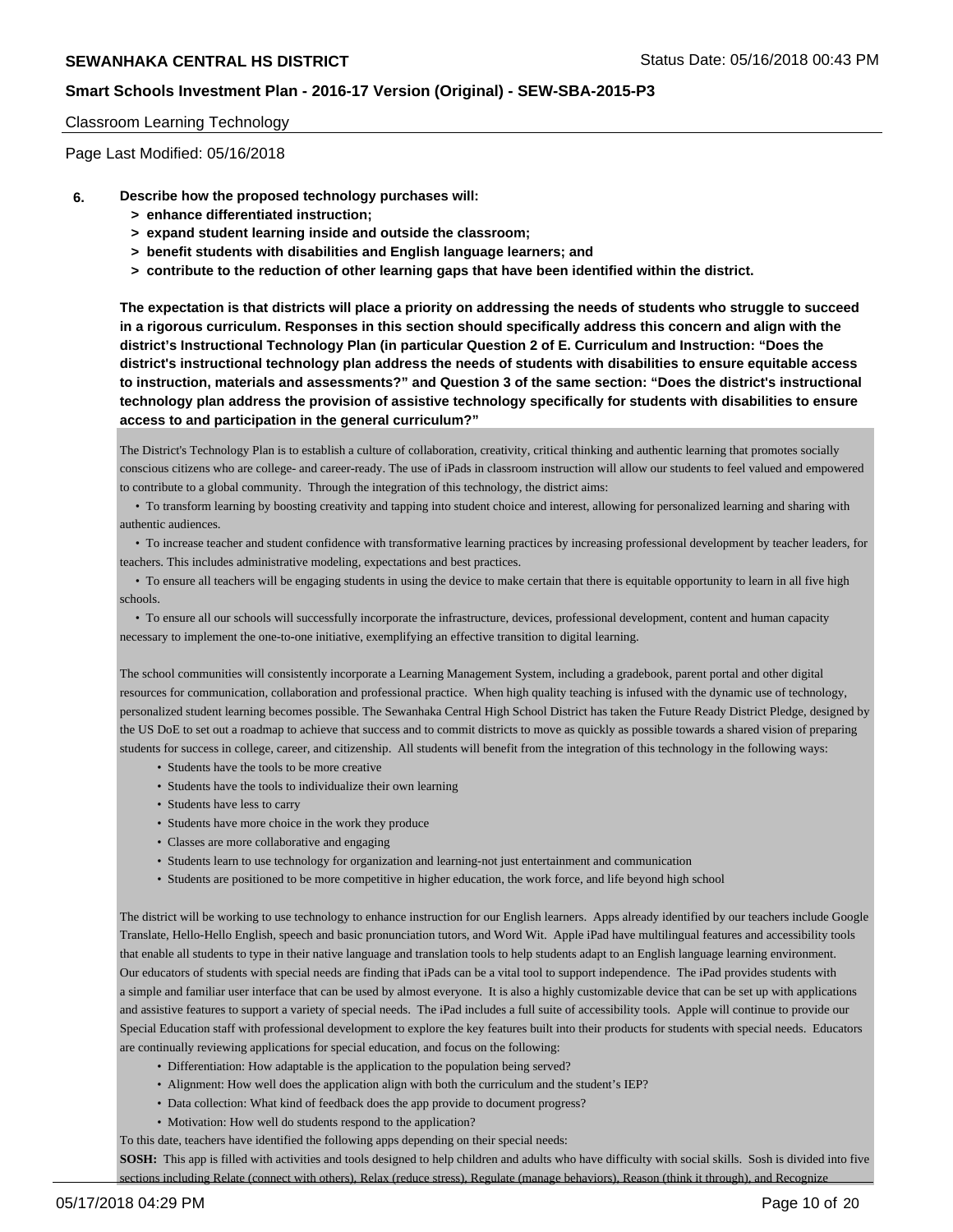### Classroom Learning Technology

### Page Last Modified: 05/16/2018

#### (understand feelings).

**Clicker Docs**: This app is an assistive word processor that can support students with a variety of disabilities. It uses word-prediction technology to offer students spelling and grammatical suggestions to correct their writing. Synthesized speech allows students to review their work by listening for auditory cues.

**Symbol Support**: This assistive word processor automatically translates words into pictures and symbols, a task that is especially helpful for students with cognitive disabilities.

**Read2Go:** This app works with Bookshare.org, and provides electronic copies of books and periodicals for readers with print disabilities. The books are downloaded in an electronic form that can be easily modified to meet the needs of readers with diverse disabilities.

**Proloquo2Go**: This augmentative and alternative communication (AAC) app provides an easy-to-use "voice" for individuals who cannot otherwise speak.

## **7. Where appropriate, describe how the proposed technology purchases will enhance ongoing communication with parents and other stakeholders and help the district facilitate technology-based regional partnerships, including distance learning and other efforts.**

The District will ensure that parents have resources available through our website (www.sewanhakaschools.org/technology) which will be accessible on the iPads from both on campus and beyond. Students are all given e-mail addresses which are accessible through the mobile technology. The District has also established partnerships with our local libraries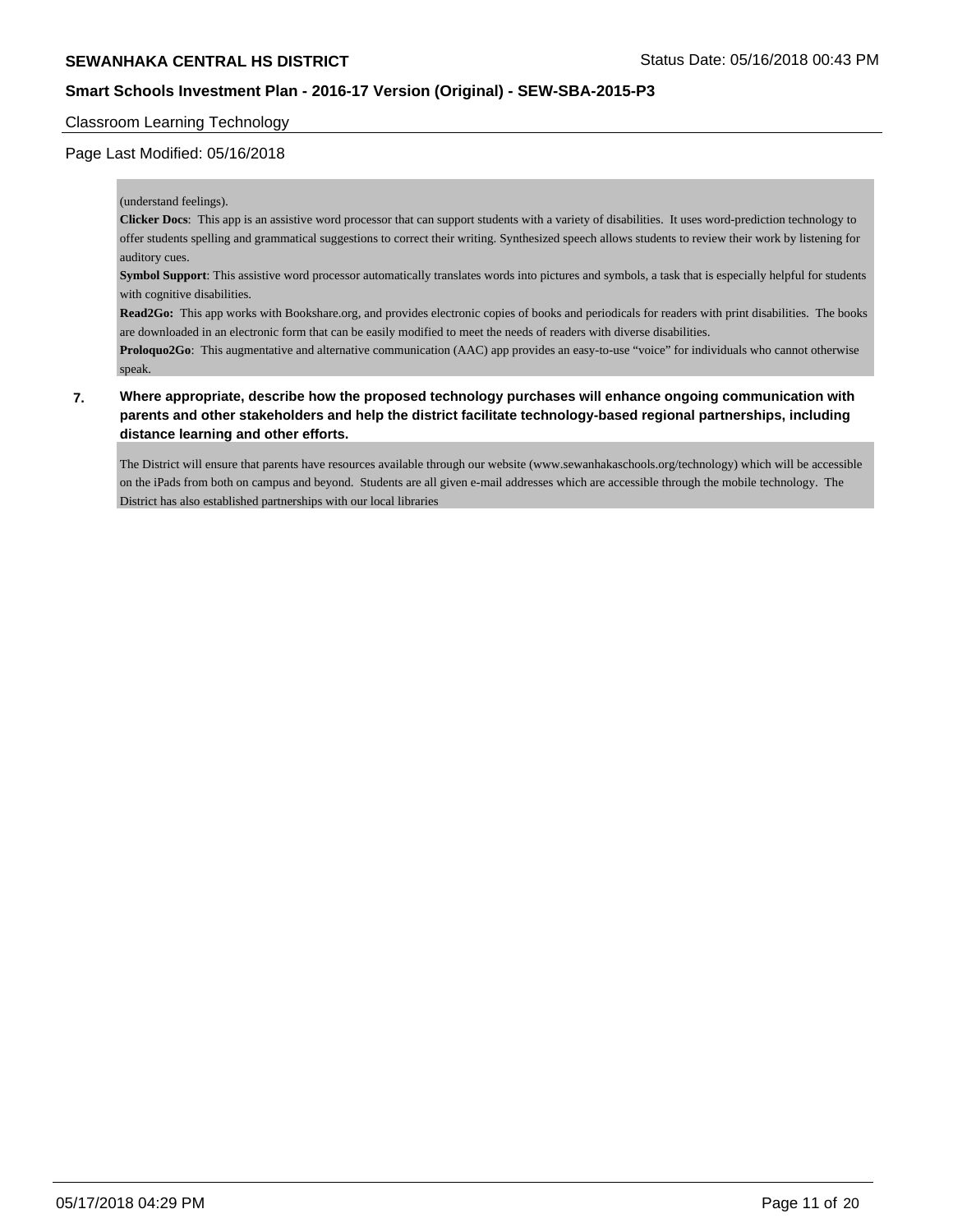### Classroom Learning Technology

Page Last Modified: 05/16/2018

**8. Describe the district's plan to provide professional development to ensure that administrators, teachers and staff can employ the technology purchased to enhance instruction successfully.**

**Note: This response should be aligned and expanded upon in accordance with your district's response to Question 1 of F. Professional Development of your Instructional Technology Plan: "Please provide a summary of professional development offered to teachers and staff, for the time period covered by this plan, to support technology to enhance teaching and learning. Please include topics, audience and method of delivery within your summary."**

Professional development in the Sewanhaka District is rooted in the belief that to succeed in the 21st Century, teachers must be agents of change. They must be dedicated to using this change as an impetus to promoting student success and readiness for challenges in various post-secondary workplace or educational environments. As agents of change, teachers will be provided with a diversity of opportunities to become exposed to new ideas and pedagogical strategies. We believe in building upon our teachers' successes by fostering their spirit of intellectual inquiry and rewarding their willingness to take risks and experiment with new ways of promoting greater student success. We take great pride in the high standards our faculty sets for its own professional growth.

As part of our plan, the district will provide access to high-quality, ongoing, job-embedded opportunities for professional learning for teachers, administrators, and other education professionals. Such opportunities ultimately lead to improvements in student success and create broader understanding of the skills that comprise success in a digital age.

Digital Professional learning communities, peer-to-peer lesson sharing, and better use of data and formative assessment, combined with less emphasis on "sit and get" professional development sessions eliminate the confines of geography and time. These ever-increasing resources offer teachers and administrators vast new opportunities to collaborate, learn, share, and produce best practices with colleagues in school buildings across the country. Digital leaders establish this type of collaborative culture. They model and are transparent with their own learning. In addition, educators must be engaged in more collaborative, goal-oriented approaches to the evaluation of their own teaching to serve as a personal model for the experiences that they might bring to students.

To help achieve these goals and ensure that the staff can employ the technology purchased to successfully enhance instruction, the District has also adopted the LoTi (Levels of Innovative Teaching) Technology Integration Model (http://loticonnection.com/). LoTi has developed a classroom walkthrough protocol with a simple acronym, HEAT, which stands for Higher Order Thinking Skills, Engaged Learners, Authentic Learning, and Technology Use. LoTi has developed resources to show that the HEAT framework aligns to and supports many educational initiatives, like Understanding by Design. District leaders will continue to use the HEAT Rubric to assess faculty progress and develop professional development opportunities.

The District will also continue to partner with Apple to provide professional services:

- **• Apple Professional Learning (40 Days):** These services provide teaching staff direct access to an Apple Senior Professional Learning Specialist, who can push into classrooms and provide teachers with individualized support for lesson planning integrating technology.
- **• Apple Leadership Foundation (1 Day):** This session focuses on leadership topics for building principals. These educational leaders will learn how to use technology to communicate with stakeholders (parents, students, community), and develop strategies to model the use of technology in their professional activities.
- **• Apple Leadership for Learning (1 Day):** This session provides model technology integration lessons to learn and share with other staff.
- **• Apple Academy (5 Days):** Five additional teachers will become certified as Apple Learning Specialists, and be able to provide additional professional development within the District. The objective for the Acedemy is to provide hands-on and immersive learning experiences to help participants gain confidence and context, enabling them to innovate their instructional practices. Participants will build confidence infusing technology into current learning and teaching practices. We will identify individual learning goals based on new skills and knowledge from prior experiences. Participants will practice and apply skills and knowledge related to learning and teaching practice. Through guided practice from Apple Senior Professional Learning Specialists, participants will work independently, with a partner, or group members to identify a learning activity from an upcoming unit of study then plan, design, and create a personal learning project. During future coaching and mentoring cycles, the Apple Professional Learning Specialists will support and model integration with individuals within classrooms and other learning spaces.
- **• Launch Services (6 Days):** These full day workshops provides teachers with training on how to use Google Apps (Docs, Sheets, Slides), Apple Apps (Pages, Numbers, Keynote, Classroom), and Microsoft 365 Apps (Word, PowerPoint, Excel) on the iPad. Instruction also covers how to explore and download content specific apps (DiscoveryED, ebooks, iTunesU).
- **• New York Learns:** Professional development will be provided to help educators access and leverage ongoing curriculum maps.
- **• Schoology:** Professional development will be provided to help educators fully utilize the features of this Learning Management System.
- **• App-Specific Professional Development:** Professional Learning sessions will be held on specific apps and programs, including, but not limited to, Geogebra, GoodNotes, GoFormative, ZipGrade, Naviance, and Khan Academy.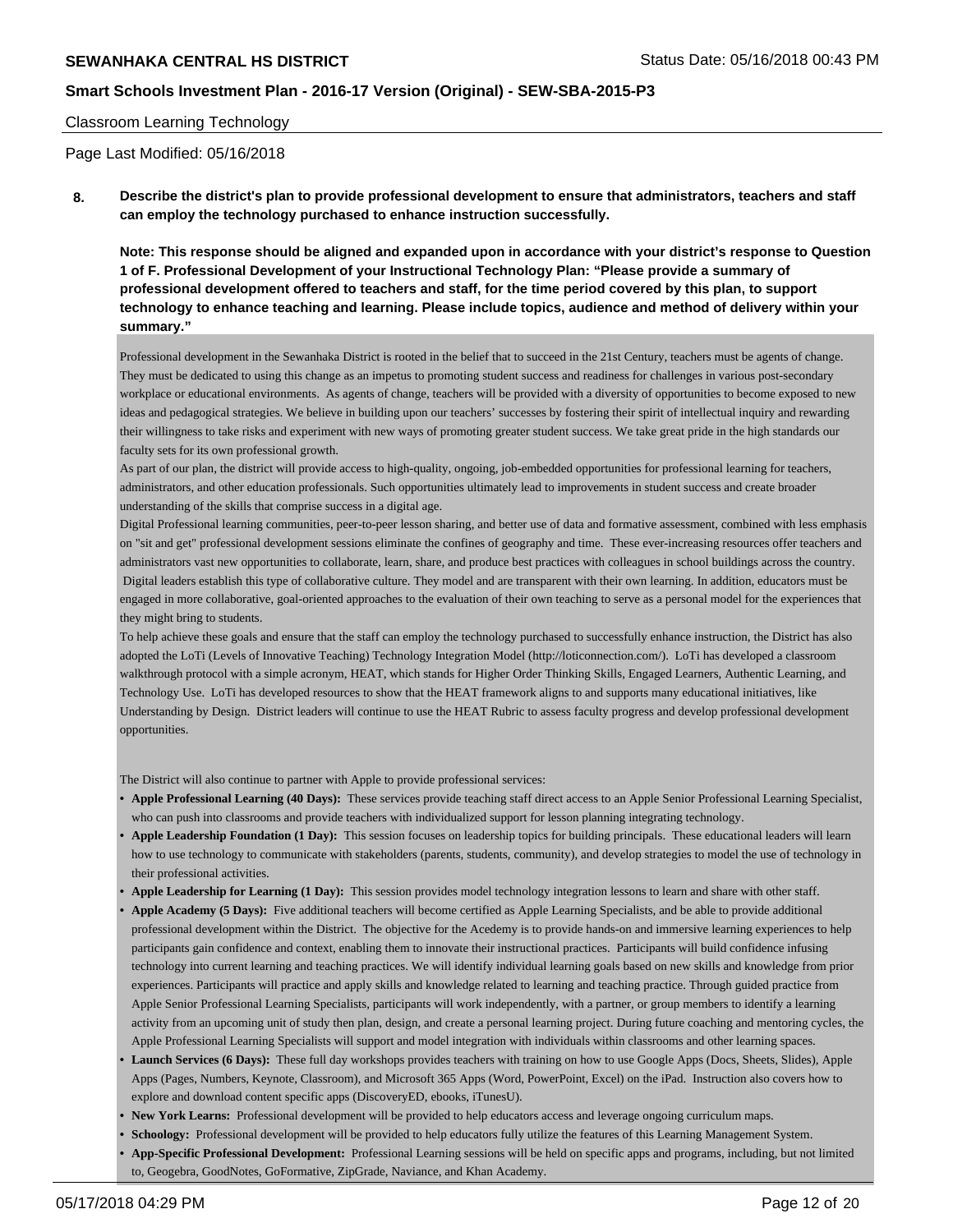## **Smart Schools Investment Plan - 2016-17 Version (Original) - SEW-SBA-2015-P3**

#### Classroom Learning Technology

#### Page Last Modified: 05/16/2018

Finally, as part of the SFT collective bargaining agreement, faculty can be assigned up to 16 productivity sessions of professional development as approved by the Principal or Assistant Superintendent for Curriculum and Instruction. To that end, the following menu of options has been developed, in line with the District Strategic Plan, to guide this work. Building Principals in collaboration with the Assistant Superintendent for Curriculum and Instruction will develop a process for scheduling and overseeing approved professional development opportunities within the building. These sessions are run by building leaders, outside consultants, and our team of certified Apple Learning Specialists.

- **9. Districts must contact the SUNY/CUNY teacher preparation program that supplies the largest number of the district's new teachers to request advice on innovative uses and best practices at the intersection of pedagogy and educational technology.**
	- By checking this box, you certify that you have contacted the SUNY/CUNY teacher preparation program that supplies the largest number of your new teachers to request advice on these issues.
	- **9a. Please enter the name of the SUNY or CUNY Institution that you contacted.**

Old Westbury

**9b. Enter the primary Institution phone number.**

#### 516-876-3275

**9c. Enter the name of the contact person with whom you consulted and/or will be collaborating with on innovative uses of technology and best practices.**

Dr. Nancy Brown

**10. A district whose Smart Schools Investment Plan proposes the purchase of technology devices and other hardware must account for nonpublic schools in the district.**

#### **Are there nonpublic schools within your school district?**

Yes

 $\hfill \square$  No

**10a. Describe your plan to loan purchased hardware to nonpublic schools within your district. The plan should use your district's nonpublic per-student loan amount calculated below, within the framework of the guidance. Please enter the date by which nonpublic schools must request classroom technology items. Also, specify in your response the devices that the nonpublic schools have requested, as well as in the in the Budget and the Expenditure Table at the end of the page.**

The District has two nonpublic schools within our boundaries, which have both adopted our approach to technology integration. However, they have standardized on Google Chromebooks instead of Apple iPads. Our previous two SSBA submissions already total \$194 per pupil, so we can only budget \$56 per student as we are reaching the maximum allowance of this plan. Once the Smart School Plan is approved, both school principals are ready to request these devices, with the target date for this rollout of September 2018. The nonpublic schools will have to request use of the future devices by July 15th, annually.

**10b. A final Smart Schools Investment Plan cannot be approved until school authorities have adopted regulations specifying the date by which requests from nonpublic schools for the purchase and loan of Smart Schools Bond Act classroom technology must be received by the district.**

 $\boxtimes$  By checking this box, you certify that you have such a plan and associated regulations in place that have been made public.

**11.** Nonpublic Classroom Technology Loan Calculator

The Smart Schools Bond Act provides that any Classroom Learning Technology purchases made using Smart Schools funds shall be lent, upon request, to nonpublic schools in the district. However, no school district shall be required to loan technology in amounts greater than the total obtained and spent on technology pursuant to the Smart Schools Bond Act and the value of such loan may not exceed the total of \$250 multiplied by the nonpublic school enrollment in the base year at the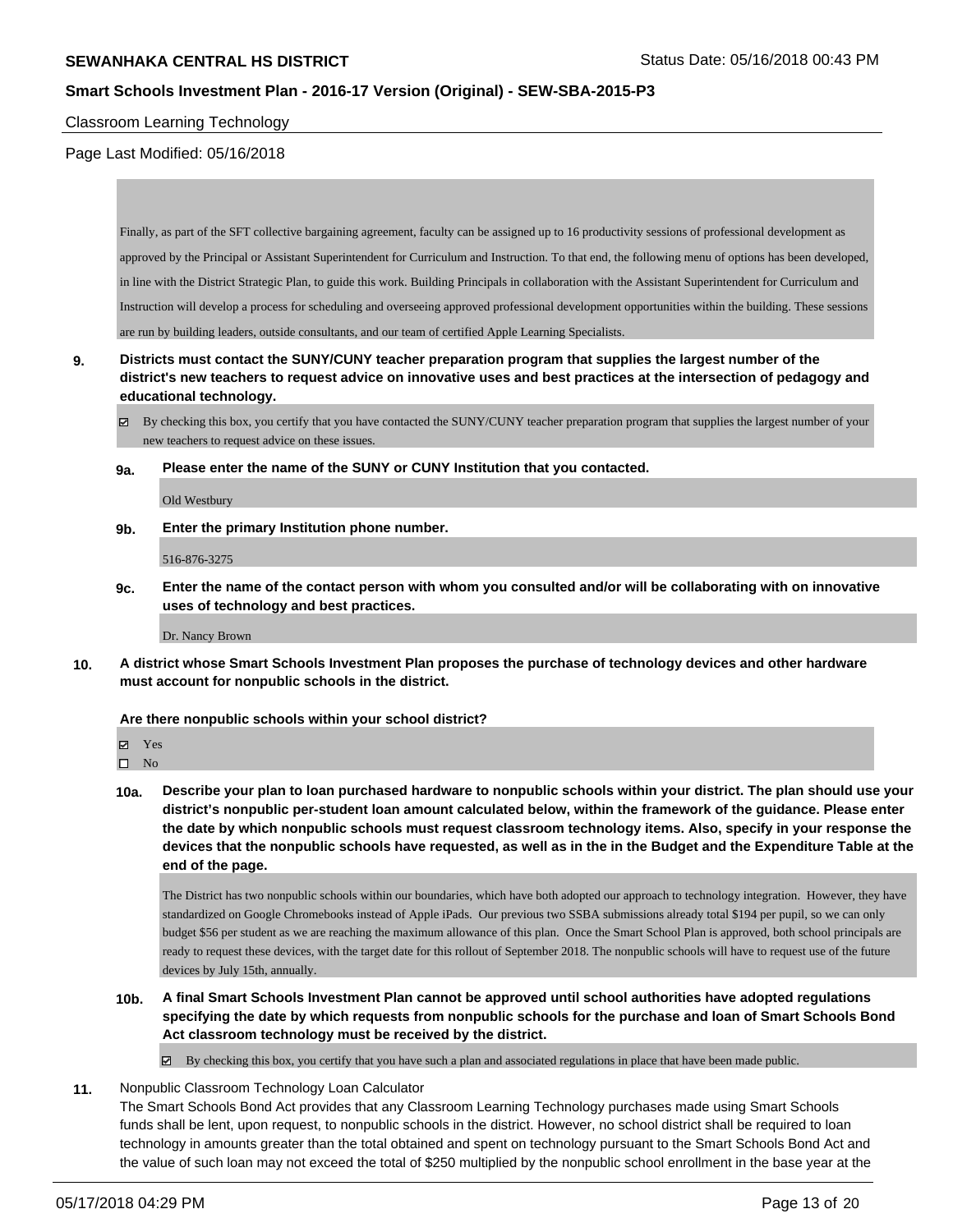# **Smart Schools Investment Plan - 2016-17 Version (Original) - SEW-SBA-2015-P3**

### Classroom Learning Technology

Page Last Modified: 05/16/2018

time of enactment.

See: http://www.p12.nysed.gov/mgtserv/smart\_schools/docs/Smart\_Schools\_Bond\_Act\_Guidance\_04.27.15\_Final.pdf.

|                                     | 1. Classroom   | l 2. Public | l 3. Nonpublic | l 4. Sum of | 15. Total Per | 6. Total       |
|-------------------------------------|----------------|-------------|----------------|-------------|---------------|----------------|
|                                     | Technology     | Enrollment  | Enrollment     | Public and  | Pupil Sub-    | Nonpublic Loan |
|                                     | Sub-allocation | (2014-15)   | $(2014-15)$    | l Nonpublic | allocation    | Amount         |
|                                     |                |             |                | Enrollment  |               |                |
| Calculated Nonpublic Loan<br>Amount | 793.784        | 8.077       | 158            | 8,235       | 56            | 8.848          |

**12. To ensure the sustainability of technology purchases made with Smart Schools funds, districts must demonstrate a long-term plan to maintain and replace technology purchases supported by Smart Schools Bond Act funds. This sustainability plan shall demonstrate a district's capacity to support recurring costs of use that are ineligible for Smart Schools Bond Act funding such as device maintenance, technical support, Internet and wireless fees, maintenance of hotspots, staff professional development, building maintenance and the replacement of incidental items. Further, such a sustainability plan shall include a long-term plan for the replacement of purchased devices and equipment at the end of their useful life with other funding sources.**

By checking this box, you certify that the district has a sustainability plan as described above.

**13. Districts must ensure that devices purchased with Smart Schools Bond funds will be distributed, prepared for use, maintained and supported appropriately. Districts must maintain detailed device inventories in accordance with generally accepted accounting principles.**

 $\boxtimes$  By checking this box, you certify that the district has a distribution and inventory management plan and system in place.

**14.** If you are submitting an allocation for **Classroom Learning Technology** complete this table. **Note that the calculated Total at the bottom of the table must equal the Total allocation for this category that you entered in the SSIP Overview overall budget.**

|                         | Sub-Allocation |
|-------------------------|----------------|
| Interactive Whiteboards | l 0            |
| Computer Servers        | l 0            |
| Desktop Computers       | l 0            |
| Laptop Computers        | 202,588        |
| Tablet Computers        | 591,000        |
| <b>Other Costs</b>      | 196            |
| <b>Totals:</b>          | 793,784        |

**15. Please detail the type, quantity, per unit cost and total cost of the eligible items under each sub-category. This is especially important for any expenditures listed under the "Other" category. All expenditures must be capital-bond eligible to be reimbursed through the SSBA. If you have any questions, please contact us directly through smartschools@nysed.gov.**

**Please specify in the "Item to be Purchased" field which specific expenditures and items are planned to meet the district's nonpublic loan requirement, if applicable.**

**NOTE: Wireless Access Points that will be loaned/purchased for nonpublic schools should ONLY be included in this category, not under School Connectivity, where public school districts would list them. Add rows under each sub-category for additional items, as needed.**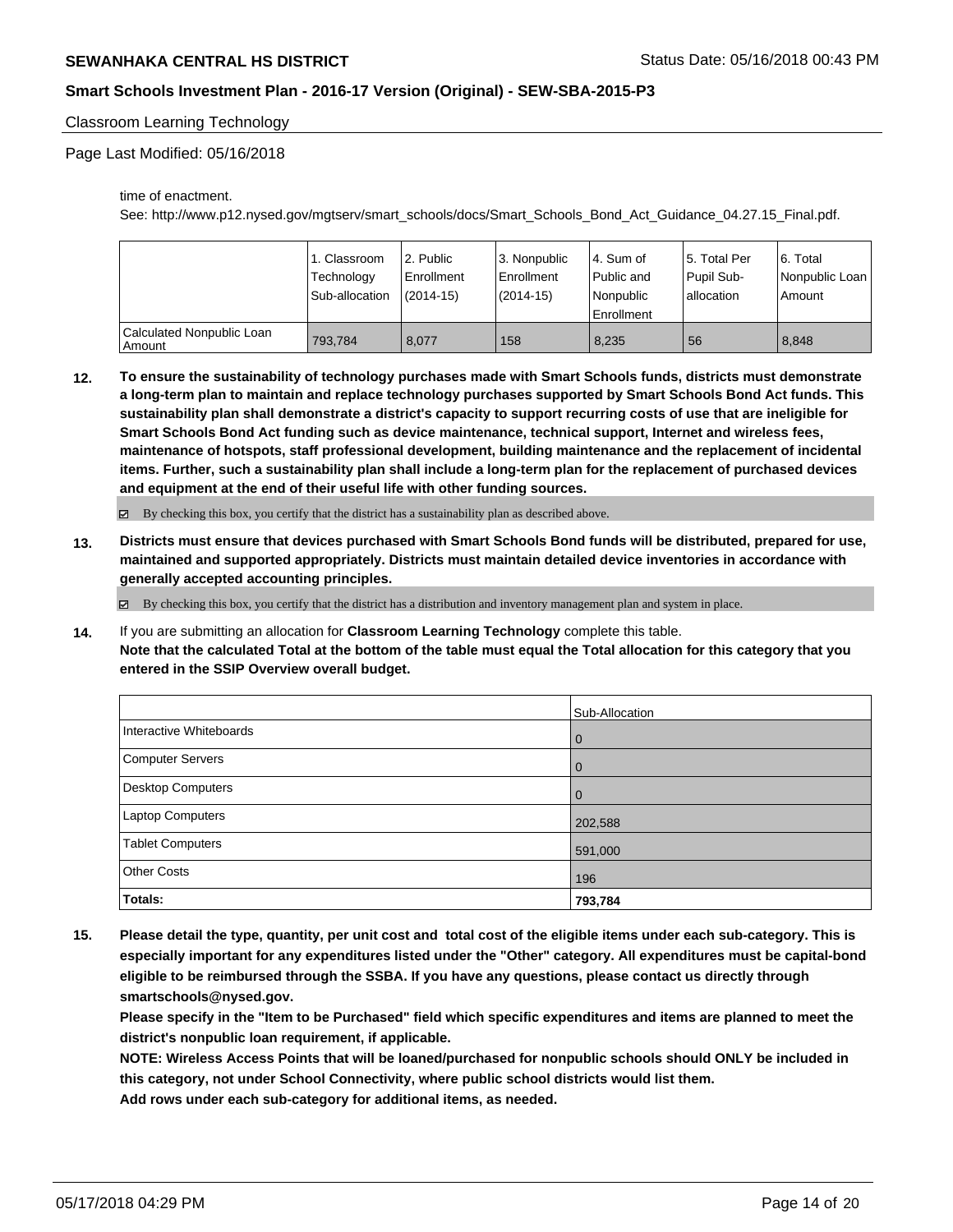# **SEWANHAKA CENTRAL HS DISTRICT** SEWANHAKA CENTRAL HS DISTRICT

# **Smart Schools Investment Plan - 2016-17 Version (Original) - SEW-SBA-2015-P3**

# Classroom Learning Technology

Page Last Modified: 05/16/2018

| Select the allowable expenditure<br>type.<br>Repeat to add another item under<br>each type. | I Item to be Purchased                                | Quantity | Cost per Item | <b>Total Cost</b> |
|---------------------------------------------------------------------------------------------|-------------------------------------------------------|----------|---------------|-------------------|
| <b>Tablet Computers</b>                                                                     | iPad Wi-Fi 128GB (10 Pack) (Student<br>Devices)       | 150      | 3,940         | 591,000           |
| <b>Laptop Computers</b>                                                                     | 13-Inch MacBook Pro (Teacher<br>Devices)              | 124      | 1,564         | 193,936           |
| <b>Laptop Computers</b>                                                                     | Lenovo N22 Chromebook - Our Lady<br>of Victory School | 17       | 206           | 3,502             |
| <b>Laptop Computers</b>                                                                     | Lenovo N22 Chromebook - Notre<br>Dame School          | 25       | 206           | 5,150             |
| <b>Other Costs</b>                                                                          | Undetermined nonpublic expenditures                   |          | 196           | 196               |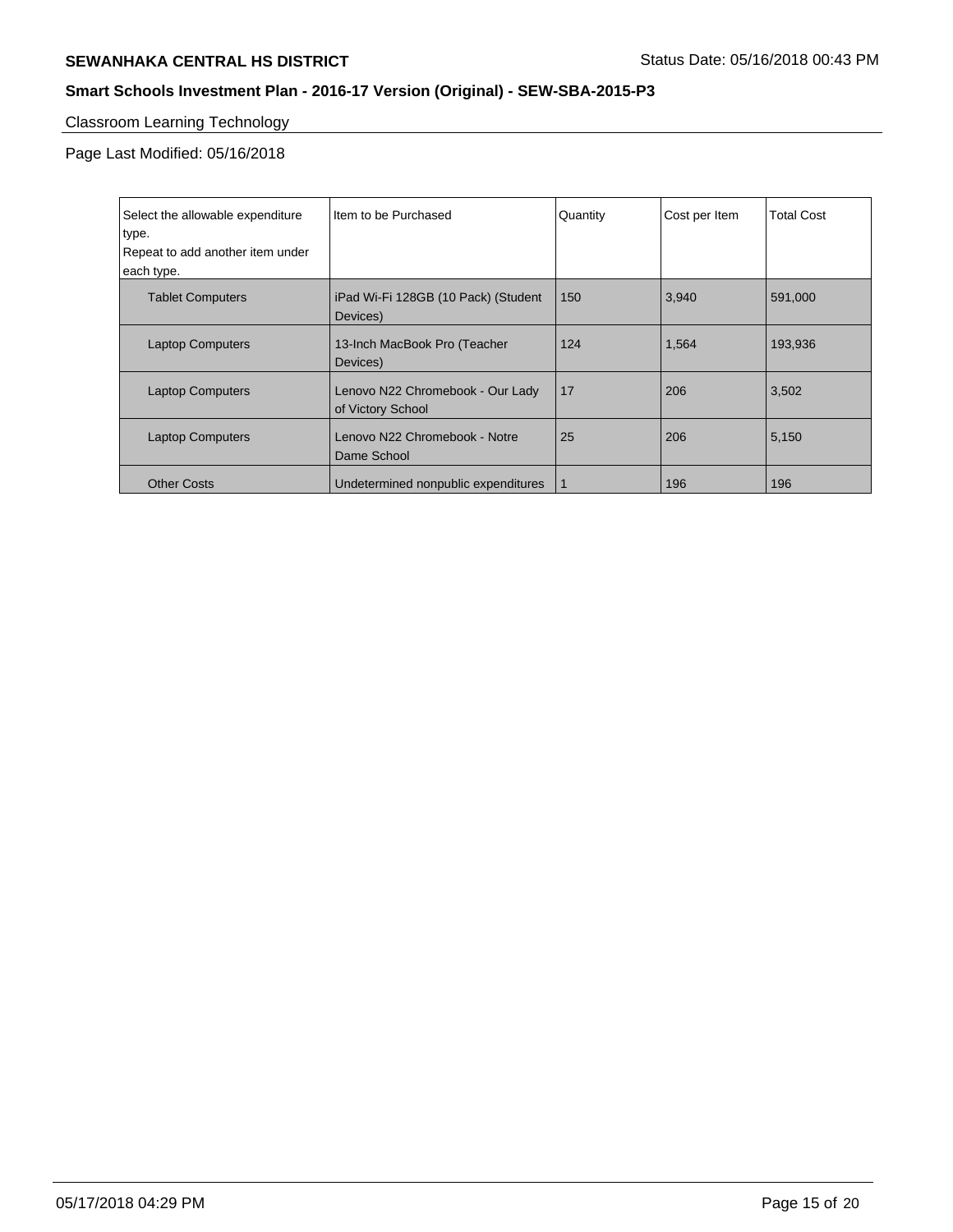# **Smart Schools Investment Plan - 2016-17 Version (Original) - SEW-SBA-2015-P3**

#### Pre-Kindergarten Classrooms

Page Last Modified: 05/10/2018

**1. Provide information regarding how and where the district is currently serving pre-kindergarten students and justify the need for additional space with enrollment projections over 3 years.**

(No Response)

- **2. Describe the district's plan to construct, enhance or modernize education facilities to accommodate prekindergarten programs. Such plans must include:**
	- **Specific descriptions of what the district intends to do to each space;**
	- **An affirmation that pre-kindergarten classrooms will contain a minimum of 900 square feet per classroom;**
	- **The number of classrooms involved;**
	- **The approximate construction costs per classroom; and**
	- **Confirmation that the space is district-owned or has a long-term lease that exceeds the probable useful life of the improvements.**

(No Response)

**3. Smart Schools Bond Act funds may only be used for capital construction costs. Describe the type and amount of additional funds that will be required to support ineligible ongoing costs (e.g. instruction, supplies) associated with any additional pre-kindergarten classrooms that the district plans to add.**

(No Response)

**4. All plans and specifications for the erection, repair, enlargement or remodeling of school buildings in any public school district in the State must be reviewed and approved by the Commissioner. Districts that plan capital projects using their Smart Schools Bond Act funds will undergo a Preliminary Review Process by the Office of Facilities Planning.**

**Please indicate on a separate row each project number given to you by the Office of Facilities Planning.**

| <b>Project Number</b> |  |
|-----------------------|--|
| (No Response)         |  |

**5.** If you have made an allocation for **Pre-Kindergarten Classrooms,** complete this table.

**Note that the calculated Total at the bottom of the table must equal the Total allocation for this category that you entered in the SSIP Overview overall budget.**

|                                          | Sub-Allocation |
|------------------------------------------|----------------|
| Construct Pre-K Classrooms               | (No Response)  |
| Enhance/Modernize Educational Facilities | (No Response)  |
| Other Costs                              | (No Response)  |
| Totals:                                  | 0              |

**6. Please detail the type, quantity, per unit cost and total cost of the eligible items under each sub-category. This is especially important for any expenditures listed under the "Other" category. All expenditures must be capital-bond eligible to be reimbursed through the SSBA. If you have any questions, please contact us directly through smartschools@nysed.gov.**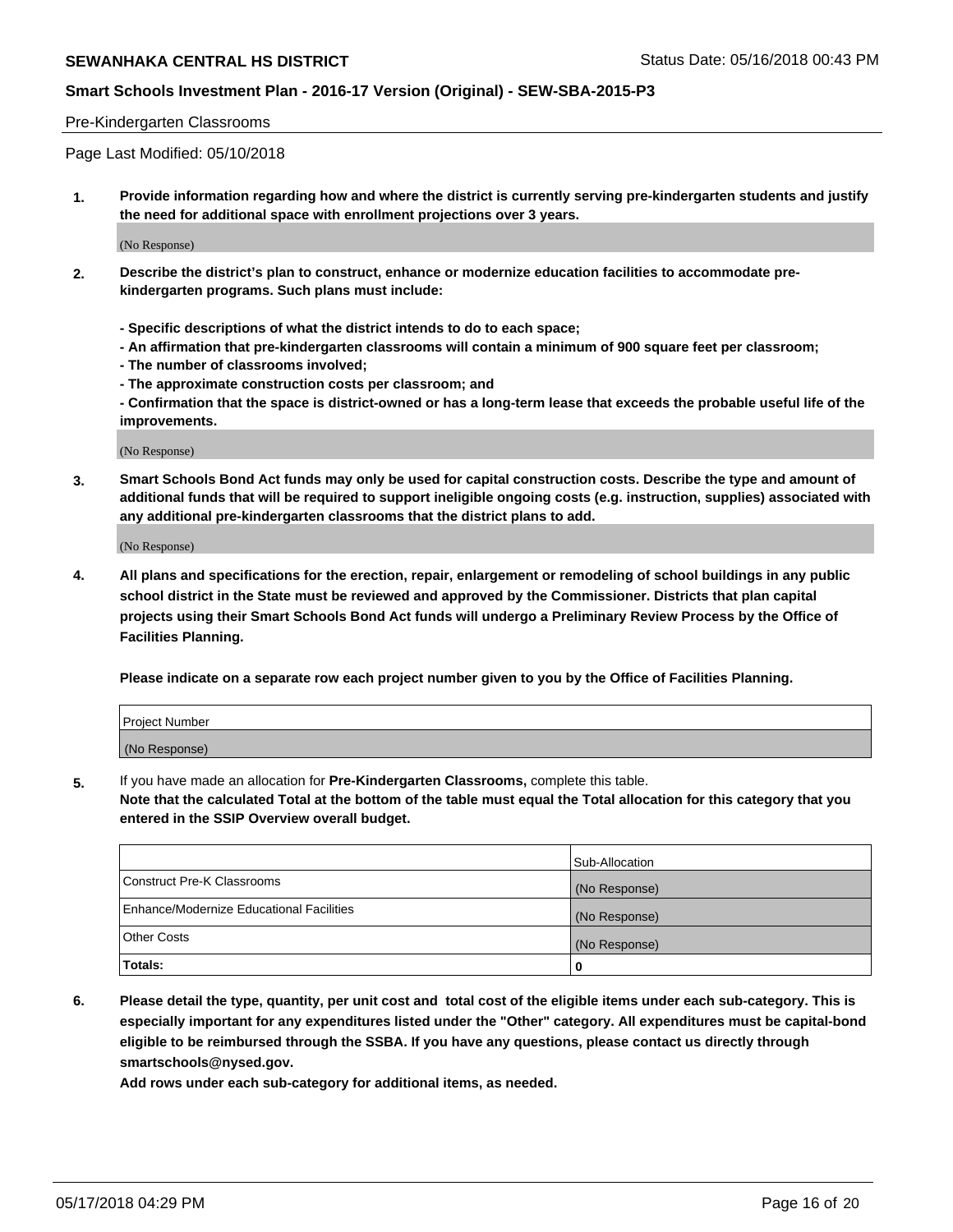# **SEWANHAKA CENTRAL HS DISTRICT** SEWANHAKA CENTRAL HS DISTRICT

# **Smart Schools Investment Plan - 2016-17 Version (Original) - SEW-SBA-2015-P3**

# Pre-Kindergarten Classrooms

Page Last Modified: 05/10/2018

| Select the allowable expenditure | Item to be purchased | Quantity      | Cost per Item | <b>Total Cost</b> |
|----------------------------------|----------------------|---------------|---------------|-------------------|
| type.                            |                      |               |               |                   |
| Repeat to add another item under |                      |               |               |                   |
| each type.                       |                      |               |               |                   |
| (No Response)                    | (No Response)        | (No Response) | (No Response) | (No Response)     |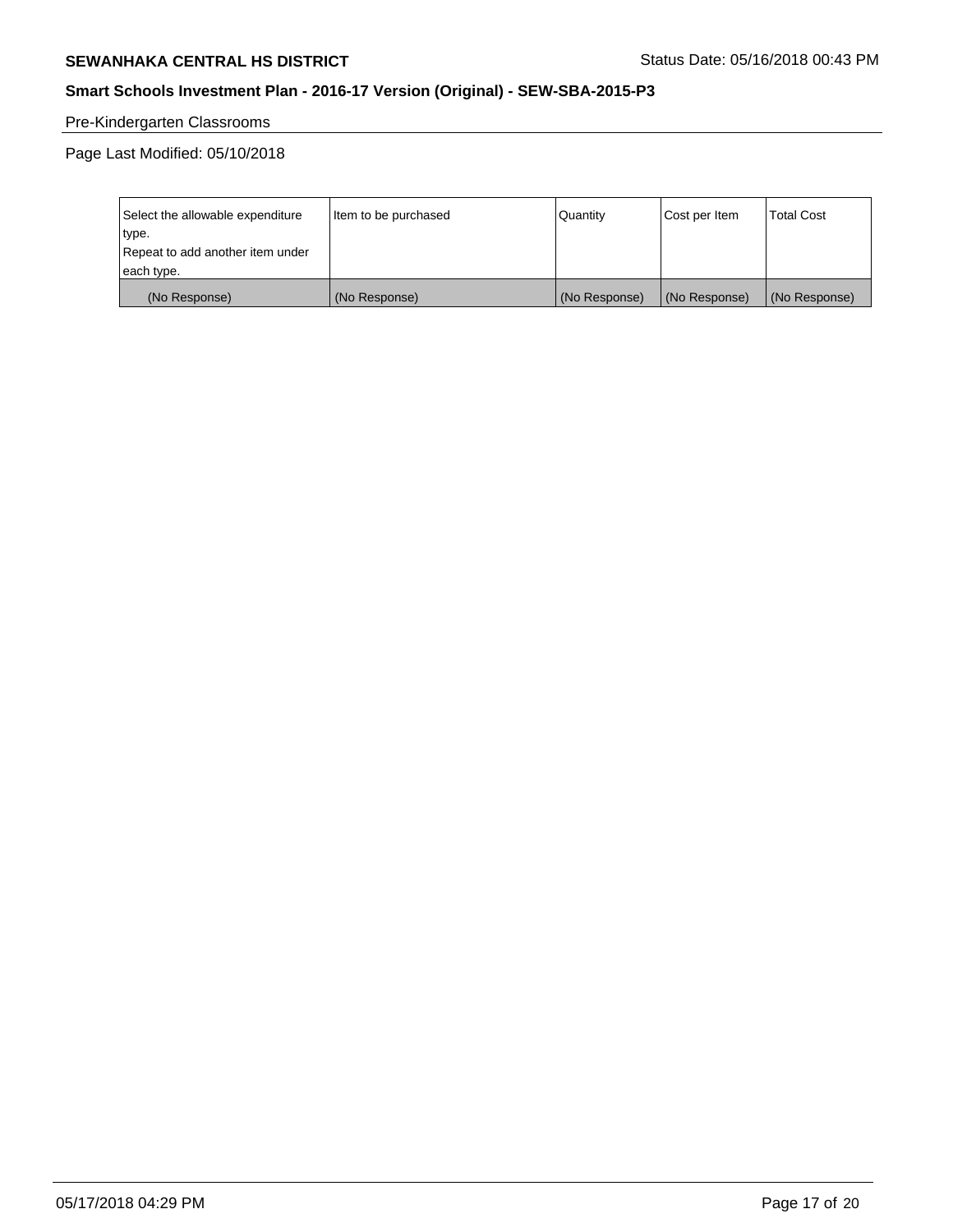# **Smart Schools Investment Plan - 2016-17 Version (Original) - SEW-SBA-2015-P3**

#### Replace Transportable Classrooms

Page Last Modified: 05/10/2018

**1. Describe the district's plan to construct, enhance or modernize education facilities to provide high-quality instructional space by replacing transportable classrooms.**

(No Response)

**2. All plans and specifications for the erection, repair, enlargement or remodeling of school buildings in any public school district in the State must be reviewed and approved by the Commissioner. Districts that plan capital projects using their Smart Schools Bond Act funds will undergo a Preliminary Review Process by the Office of Facilities Planning.**

**Please indicate on a separate row each project number given to you by the Office of Facilities Planning.**

| <b>Project Number</b> |  |
|-----------------------|--|
| (No Response)         |  |

**3. For large projects that seek to blend Smart Schools Bond Act dollars with other funds, please note that Smart Schools Bond Act funds can be allocated on a pro rata basis depending on the number of new classrooms built that directly replace transportable classroom units.**

**If a district seeks to blend Smart Schools Bond Act dollars with other funds describe below what other funds are being used and what portion of the money will be Smart Schools Bond Act funds.**

(No Response)

**4.** If you have made an allocation for **Replace Transportable Classrooms**, complete this table. **Note that the calculated Total at the bottom of the table must equal the Total allocation for this category that you entered in the SSIP Overview overall budget.**

|                                                | Sub-Allocation |
|------------------------------------------------|----------------|
| Construct New Instructional Space              | (No Response)  |
| Enhance/Modernize Existing Instructional Space | (No Response)  |
| Other Costs                                    | (No Response)  |
| Totals:                                        | 0              |

**5. Please detail the type, quantity, per unit cost and total cost of the eligible items under each sub-category. This is especially important for any expenditures listed under the "Other" category. All expenditures must be capital-bond eligible to be reimbursed through the SSBA. If you have any questions, please contact us directly through smartschools@nysed.gov.**

| Select the allowable expenditure | Item to be purchased | Quantity      | Cost per Item | <b>Total Cost</b> |
|----------------------------------|----------------------|---------------|---------------|-------------------|
| type.                            |                      |               |               |                   |
| Repeat to add another item under |                      |               |               |                   |
| each type.                       |                      |               |               |                   |
| (No Response)                    | (No Response)        | (No Response) | (No Response) | (No Response)     |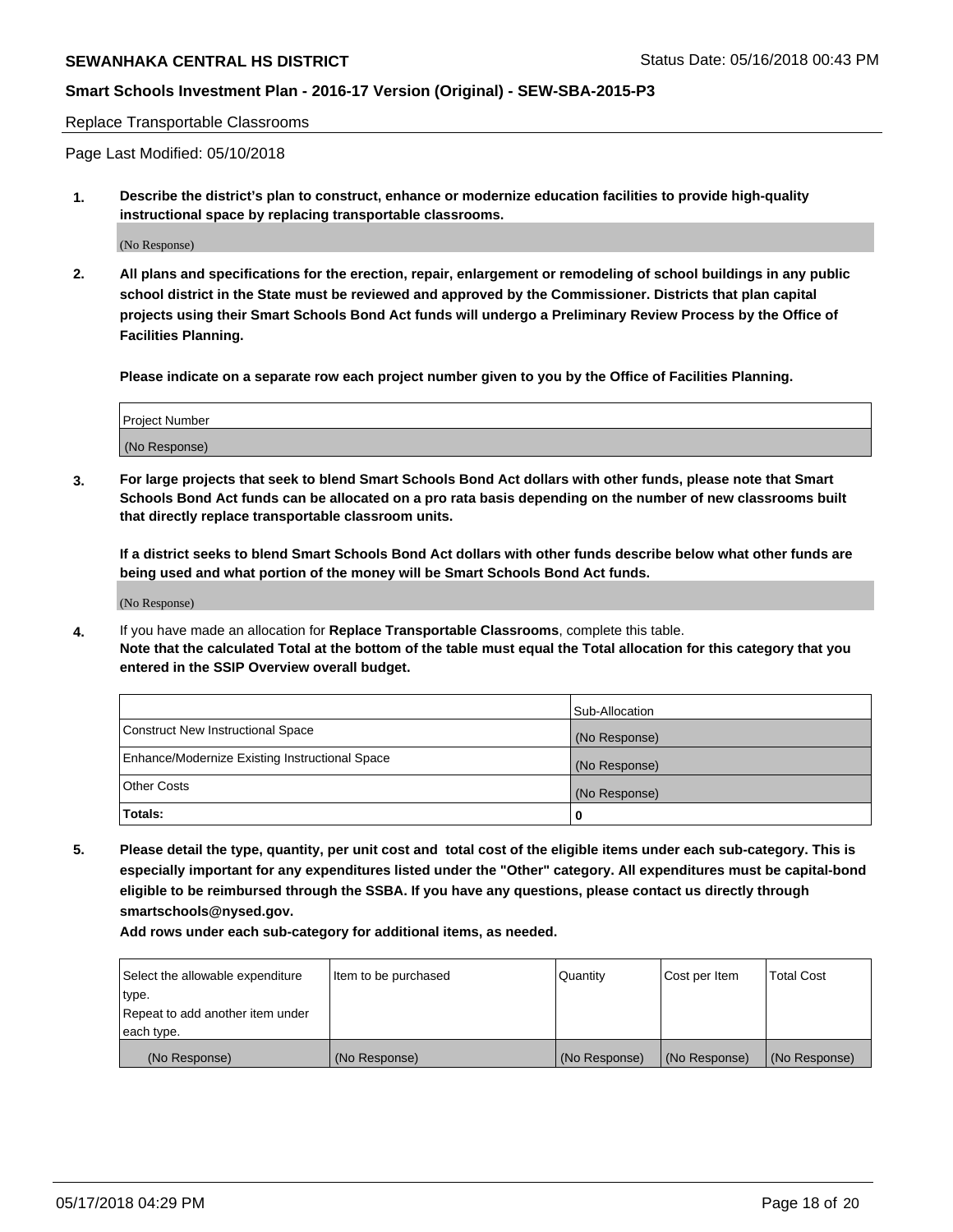# **Smart Schools Investment Plan - 2016-17 Version (Original) - SEW-SBA-2015-P3**

### High-Tech Security Features

Page Last Modified: 05/10/2018

**1. Describe how you intend to use Smart Schools Bond Act funds to install high-tech security features in school buildings and on school campuses.**

(No Response)

**2. All plans and specifications for the erection, repair, enlargement or remodeling of school buildings in any public school district in the State must be reviewed and approved by the Commissioner. Districts that plan capital projects using their Smart Schools Bond Act funds will undergo a Preliminary Review Process by the Office of Facilities Planning.** 

**Please indicate on a separate row each project number given to you by the Office of Facilities Planning.**

| <b>Project Number</b> |  |  |
|-----------------------|--|--|
|                       |  |  |
| (No Response)         |  |  |

- **3. Was your project deemed eligible for streamlined Review?**
	- Yes  $\square$  No
- **4. Include the name and license number of the architect or engineer of record.**

| Name          | License Number |
|---------------|----------------|
| (No Response) | (No Response)  |

**5.** If you have made an allocation for **High-Tech Security Features**, complete this table. **Note that the calculated Total at the bottom of the table must equal the Total allocation for this category that you entered in the SSIP Overview overall budget.**

|                                                      | Sub-Allocation |
|------------------------------------------------------|----------------|
| Capital-Intensive Security Project (Standard Review) | (No Response)  |
| <b>Electronic Security System</b>                    | (No Response)  |
| <b>Entry Control System</b>                          | (No Response)  |
| Approved Door Hardening Project                      | (No Response)  |
| <b>Other Costs</b>                                   | (No Response)  |
| Totals:                                              | 0              |

**6. Please detail the type, quantity, per unit cost and total cost of the eligible items under each sub-category. This is especially important for any expenditures listed under the "Other" category. All expenditures must be capital-bond eligible to be reimbursed through the SSBA. If you have any questions, please contact us directly through smartschools@nysed.gov.**

| Select the allowable expenditure | Item to be purchased | Quantity      | Cost per Item | <b>Total Cost</b> |
|----------------------------------|----------------------|---------------|---------------|-------------------|
| type.                            |                      |               |               |                   |
| Repeat to add another item under |                      |               |               |                   |
| each type.                       |                      |               |               |                   |
| (No Response)                    | (No Response)        | (No Response) | (No Response) | (No Response)     |